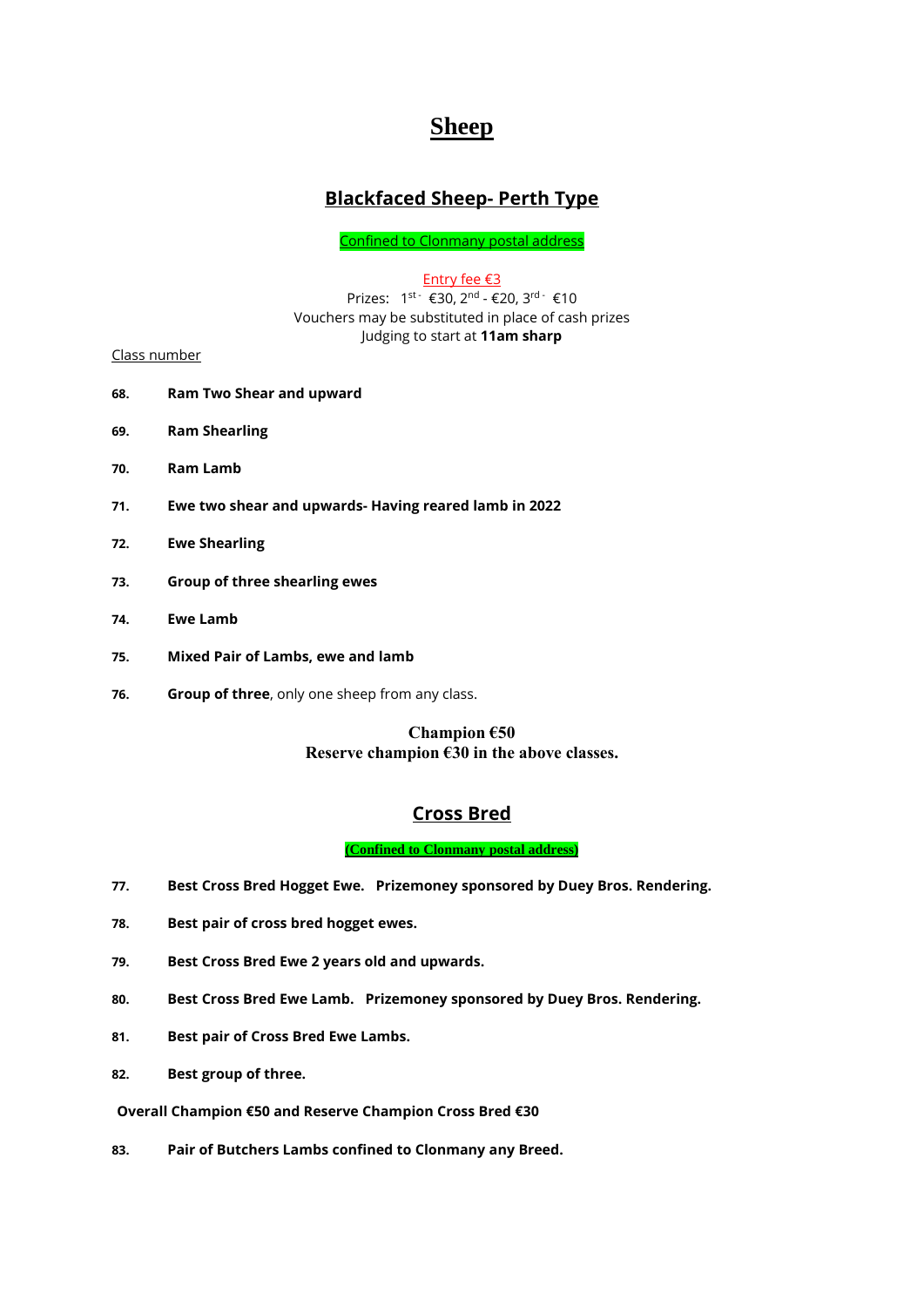

# **Open sections**

# **Blackfaced Sheep- Perth Type**

Entry fee €5

Prize Money:  $1^{st}$  €50,  $2^{nd}$  €30,  $3^{rd}$  €20. Unless otherwise stated

- **84. Ram two shear and upwards**
- **85. Ram Shearling**
- **86. Ram Lamb**. **€100 sponsored by TirConaill breeders' group**
- **87. Ewe Two Shear - having reared lamb in 2022**
- **88. Ewe Three Shear and upwards - having reared lamb in 2022**
- **89. Ewe Shearling**



**90.** *Inishowen Engineering Group of Three Shearling Ewes All Ireland Championship.*

Entry fee  $€10$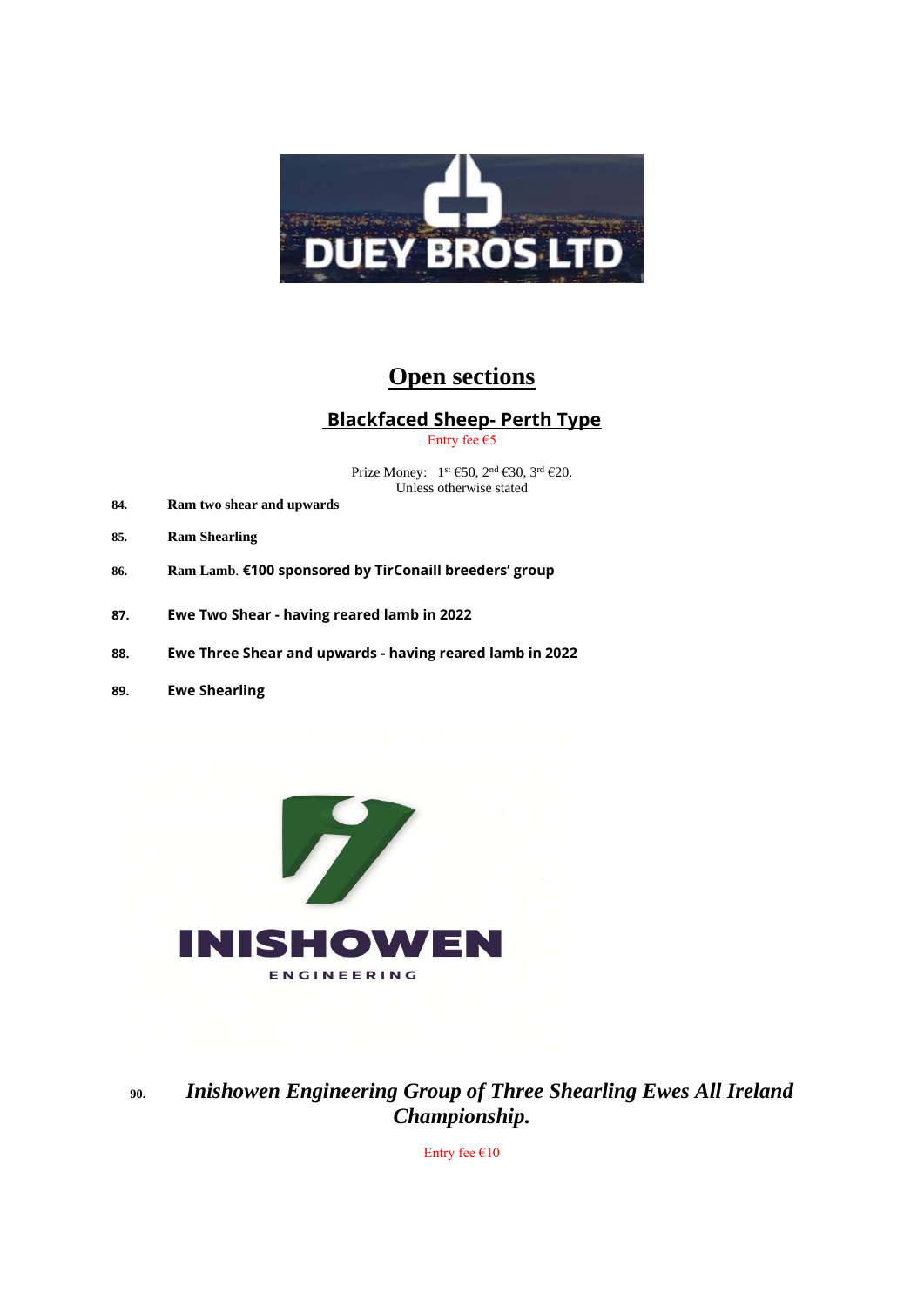#### Prize money:  $1^{st} \in 200$ ,  $2^{nd} \in 100$ ,  $3^{rd} \in 50$ . Winner will receive the "Inishowen engineering" perpetual cup



- **91. Ewe Lamb**
- **92. Mixed pair of Lambs, one ewe, one ram.**
- **93. Group of Three, only one sheep from any class.**

Only one Sheep from any class to be shown in group.

**Champion €150 Loughash Cup sponsored by Thompsons Feeds.**

#### **Blackface Sheep- Lanark Type**

Entry Fee  $\epsilon$ 5 Prize Money:  $1^{st} \text{ } \in 50, 2^{nd} \text{ } \in 30, 3^{rd} \text{ } \in 20.$ Unless otherwise stated

- **94. Ram Two Shear and upwards.**
- **95. Ram Shearling**
- **96. Ram Lamb**
- **97. Ewe Two Shear and upwards having reared lamb in 2022**
- **98. Ewe Shearling**
- **99. Ewe Lamb, €100 sponsored by TirConaill breeders' group**
- **100. Mixed Pair of lambs, one ewe and one ram**
- **101. Group of three, only one sheep from any class**

**Champion €150**

#### **Mule sheep sections**

Prizes:  $1^{st}$   $\in$  50,  $2^{nd}$   $\in$   $\in$  30,  $3^{rd}$   $\in$   $\in$  20

|  |  |  | Entry fee $\epsilon$ 5 |  |
|--|--|--|------------------------|--|
|  |  |  |                        |  |

- **102. Ewe Lamb 1 st €100, 2nd €50, 3rd €25**
- **103. Yearling Ewe 1 st €100, 2nd €50, 3 rd €25**
- **104. Aged Ewe**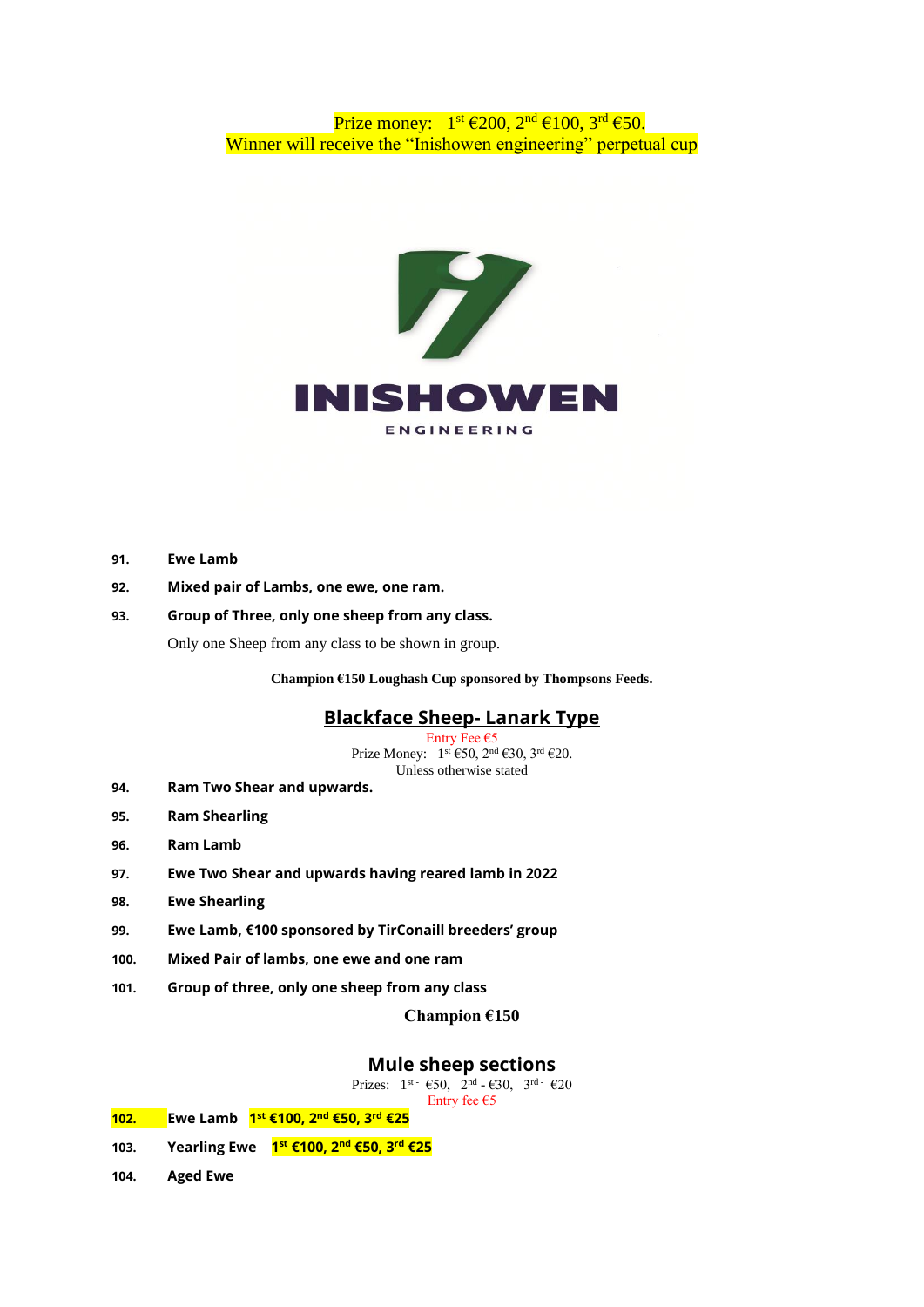# **Champion €50, Reserve champion €30 Sponsored by MAST Construction**

#### **Entries Close 22nd July 2022**

#### **Swaledale Sheep Sections**

## **Prize fund for Swaledale sheep sponsored by Kevin Doherty, KCD Construction, Boston and Annagh**

**Prizes:**  $1^{st}$   $\cdot$   $650$ ,  $2^{nd}$   $\cdot$   $630$ ,  $3^{rd}$   $\cdot$   $620$ Entry fee  $\epsilon$ 5

- **106. Yearling Ewe** Prizemoney 1<sup>st</sup> €100, 2<sup>nd</sup> €50, 3<sup>rd</sup> €25
- **107. Yearling Ram**

Prizemoney 1<sup>st</sup> €100, 2<sup>nd</sup> €50, 3<sup>rd</sup> €25

- **108. Aged Ewe**
- **109. Aged Ram**
- **110. Ram Lamb** Prizemoney 1<sup>st</sup> €100, 2<sup>nd</sup> €50, 3<sup>rd</sup> €25 **111. Ewe Lamb**
	- Prizemoney 1<sup>st</sup> €100, 2<sup>nd</sup> €50, 3<sup>rd</sup> €25
- **112. Pair of ewe lambs**
- **113. Group of three animals from one owner**
- **114. Pair of animals, any combination,**  Prizemoney 1<sup>st</sup> €200, 2<sup>nd</sup> €100, 3<sup>rd</sup> €50

**115. Junior stocksperson under 15, judged on knowledge of and ability to show animal any breed, pedigree or non. Entries taken on day, any breed of sheep can be shown.**

**Champion €100, Reserve €50**

**New for 2022**

#### **Spotted Dutch**

Entry fee  $\epsilon$ 5 Prize Money:  $1^{st}$  €50,  $2^{nd}$  €30,  $3^{rd}$  €20 **Prizemoney sponsored by HML Planthire and sales**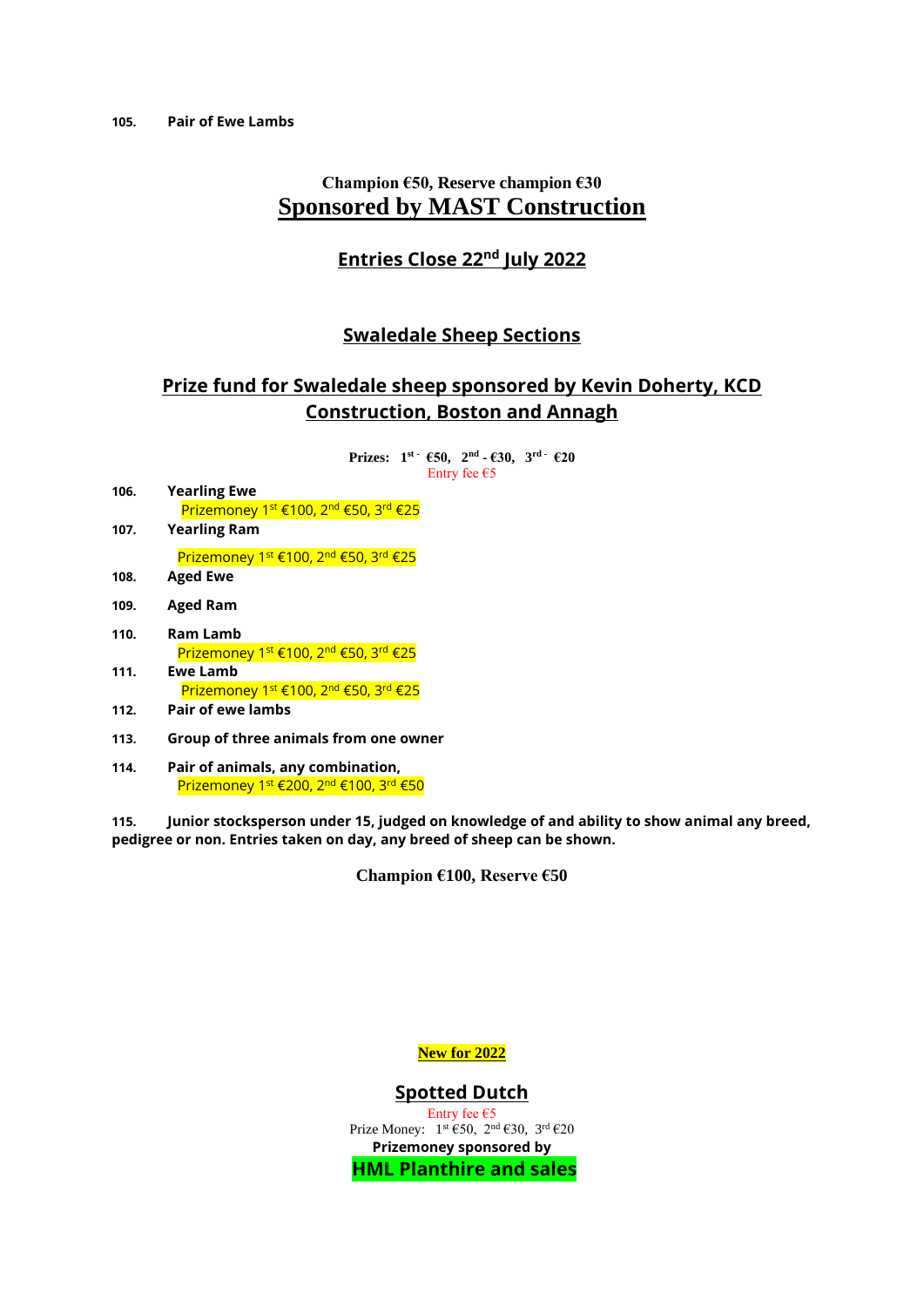- **116. Ram Lamb**
- **117. Ewe Lamb**
- **118. Year old and upwards female**
- **119. Year old and upwards male**

**ChampionSpotted Dutch Prize money €50, Reserve Champion €30.**

#### **Charolais Sheep**

Entry fee €5 Prizes 1st€50, 2nd €30, 3rd €20

- **120. Yearling Ewe**
- **121. Yearling Ram**
- **122. Aged Ewe**
- **123. Aged Ram**
- **124. Ram Lamb 1 st €100, 2nd, €50, 3rd €25**
- **125. Ewe Lamb 1 st €100, 2nd, €50, 3rd €25**

**Champion Charolais Sheep €50, Reserve Champion Charolais Sheep €30** 

# **Texel Sheep Prizefund sponsored by**



Prize Money:  $1^{st} \in 100$ ,  $2^{nd} \in 50$ ,  $3^{rd} \in 25$ Entry fee €5

- **126. Texel Ewe, 2 year old and upwards.**
- **127. Texel Ram, 2 year old and upwards.**
- **128. Texel yearling Ewe.**
- **129. Texel yearling Ram.**
- **130. Ram Lamb.**
- **131. Ewe Lamb.**
- **132. Best pair of Texel Lambs.**
- **133. Best group of three, only one animal from any one of each Texel class to be shown in group.**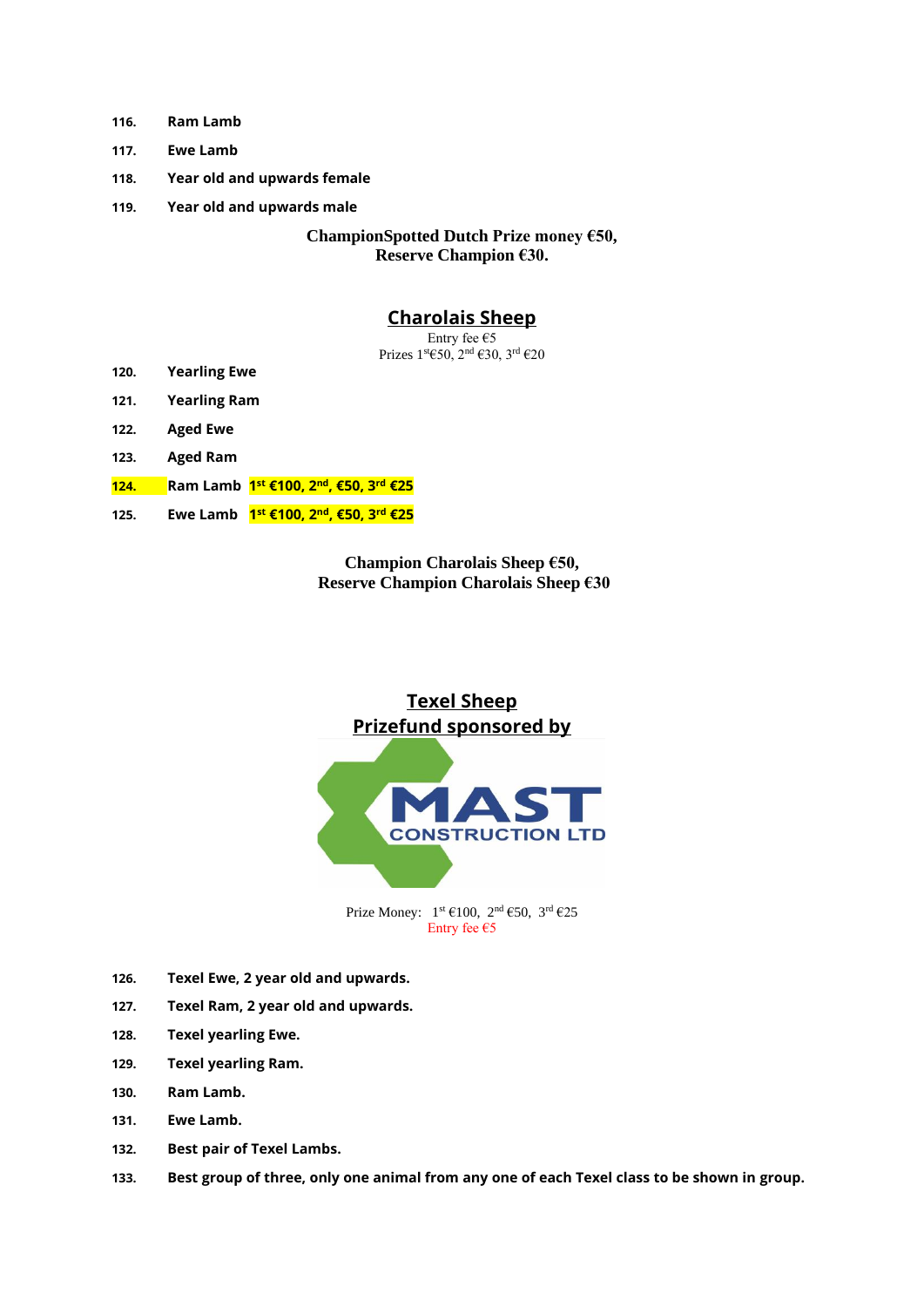#### **Champion Texel Prize €50 Reserve Champion Texel Prize €30.**

**134. Pair of Butchers Lambs any Breed, maximum combined weight 100kg, weighbridge will be used.**

**Prize money €200 sponsored by Ronald Boggs, Butchers, Malin. 1 st prize €100, 2nd €60, 3rd €40**

## **Cross Bred**

#### **OPEN**

Entry fee €5 Prize Money:  $1^{st}$  €50,  $2^{nd}$  €30,  $3^{rd}$  €20

## **Prizefund sponsored by**



- **135. Best Cross Bred Hogget Ewe. 1st €100, 2nd €50, 3rd €25.**
- **136. Best Pair of Hogget ewes**
- **137. Best Cross Bred Ewe 2 year old and upwards.**
- **138. Best Cross Bred Ewe Lamb. 1st €100, 2nd €50, 3rd €25**
- **139. Best pair of Cross Bred Ewe Lambs.**
- **140. Best group of three Cross Bred.**
- **141.**

**Champion €50 and Reserve Champion €30**

## **Rare Breeds Prize 1st €30, 2 nd €20, 3rd €10**

**Entry fee €3**

- **142. Best exhibit of Rare Breed Sheep - female**
- **143. Best exhibit of Rare Breed Sheep - male**

#### **Goats Prize 1st €30, 2nd €20, 3rd €10**

- **144. Best Male Goat**
- **145. Best Female Goat**